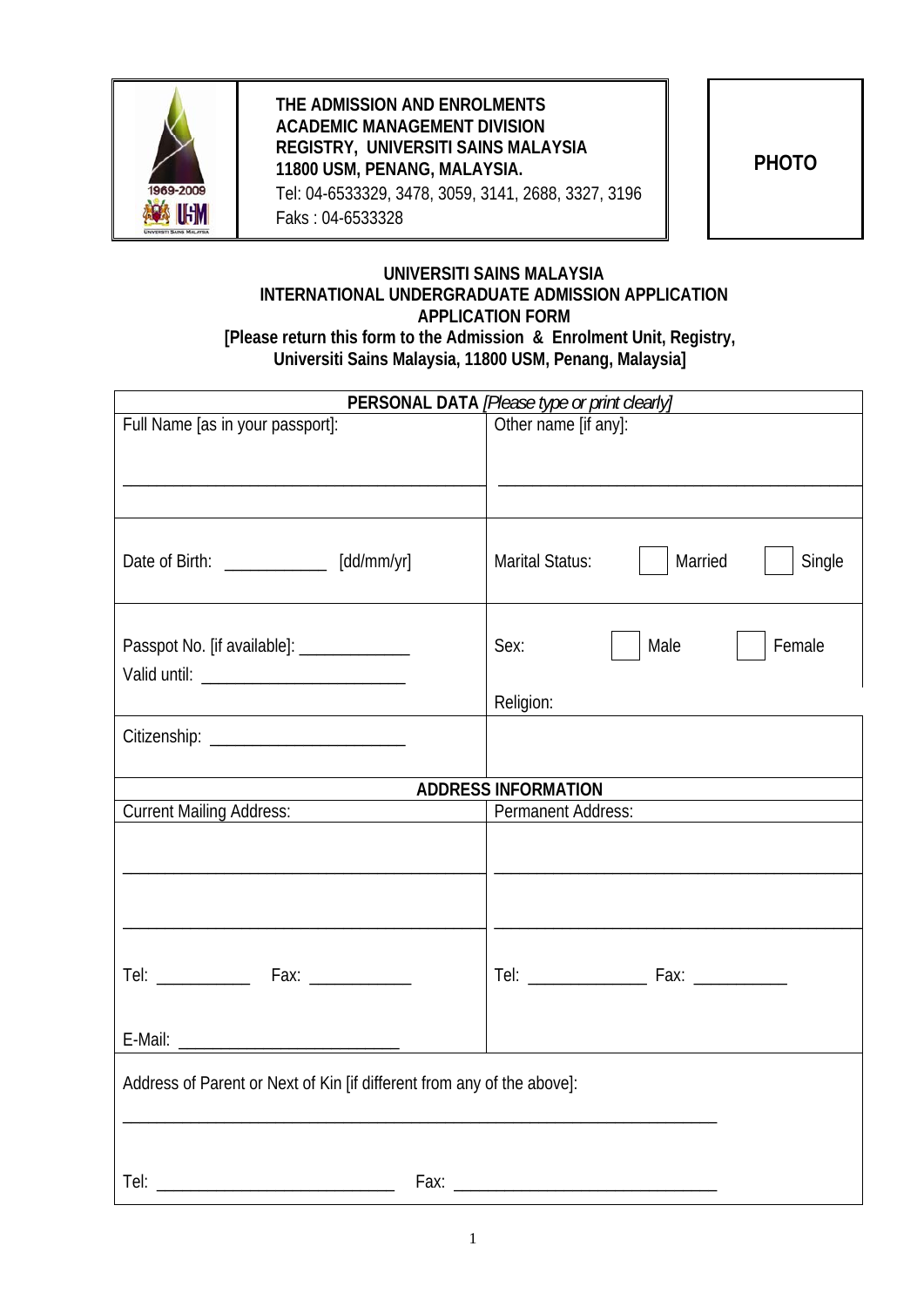| <b>ADMISSION INFORMATION</b>                                                                                                                                                                                  |                                                                                                                                                          |  |  |  |
|---------------------------------------------------------------------------------------------------------------------------------------------------------------------------------------------------------------|----------------------------------------------------------------------------------------------------------------------------------------------------------|--|--|--|
| The University Academic Year commence<br>in July each year and ends in Mac the<br>following year. Please state the year that<br>you would like to commence your<br>undergraduate programme:<br>[ex: 2002]     | Do you have any knowledge of Malay<br>Language?<br>Yes<br>No<br>If yes, please attach the relevant<br>certificate/proof.                                 |  |  |  |
| Degree sought: Please specify your intended<br>degree programme. Please list your choice<br>according to your priority:<br>Programme Code<br>1 <sup>st</sup> choice:<br>3rd choice: _________________________ | Are you currently enrolled in any college<br>or university?<br>Yes<br>No<br>If yes, please provide the name and<br>address of the college or university: |  |  |  |
| <b>EDUCATIONAL BACKGROUND</b><br>Please list all secondary schools or colleges attended, if you are presently attending school, please list the<br>school and give the date you will be leaving.              |                                                                                                                                                          |  |  |  |
| High School<br>College                                                                                                                                                                                        | <b>High School</b><br>College                                                                                                                            |  |  |  |
| Name of High School/College:                                                                                                                                                                                  | Name of High School/College:                                                                                                                             |  |  |  |
|                                                                                                                                                                                                               |                                                                                                                                                          |  |  |  |
| Name of Certificate Received:                                                                                                                                                                                 | Name of Certificate Received:                                                                                                                            |  |  |  |
| Graduation Date: _______________________                                                                                                                                                                      | Graduation Date: ____________________                                                                                                                    |  |  |  |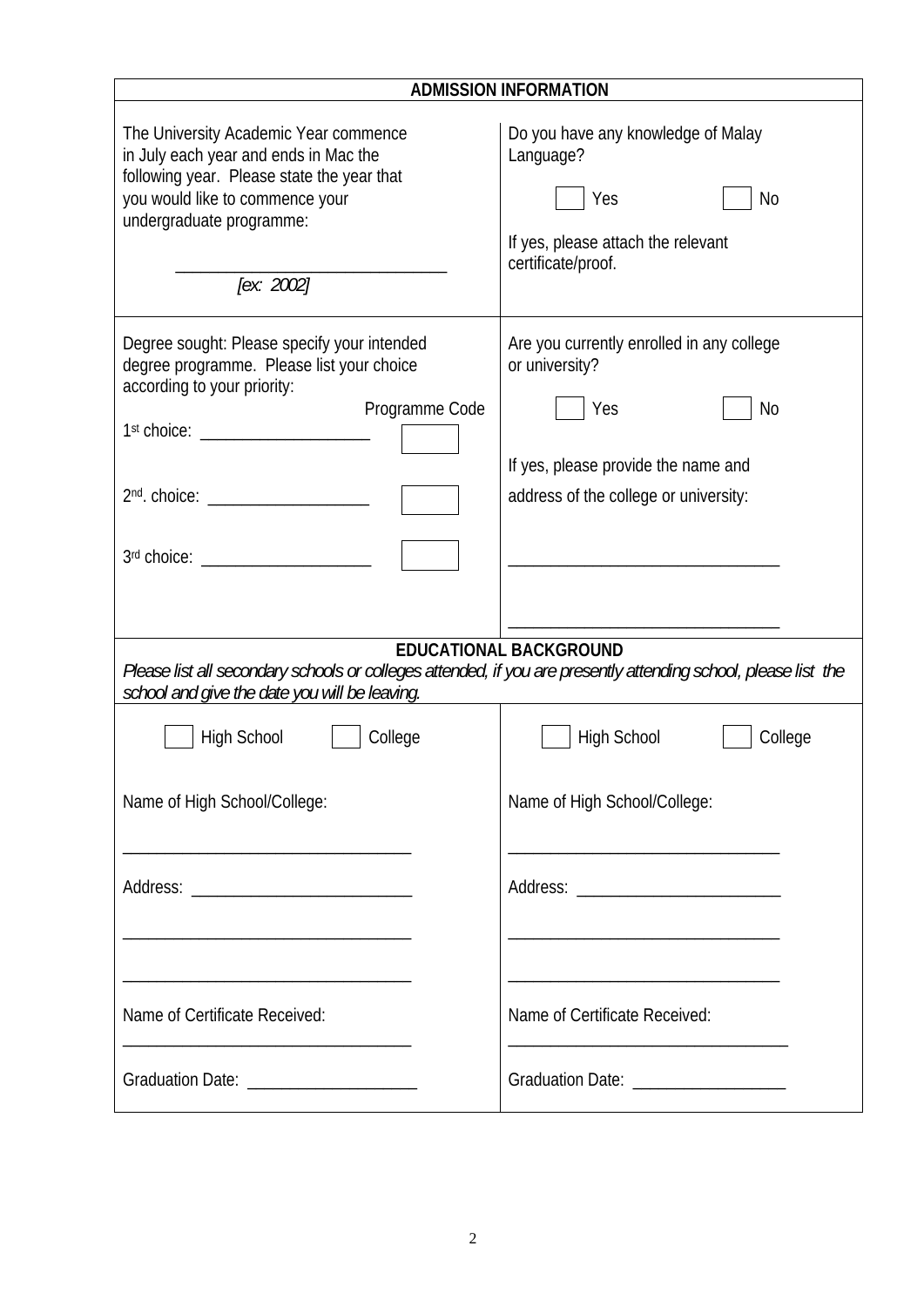|                                                      | <b>VISA INFORMATION</b>                                                                                                                                                                                                                                                                                                                                                                                                                                                                   |  |  |  |  |  |
|------------------------------------------------------|-------------------------------------------------------------------------------------------------------------------------------------------------------------------------------------------------------------------------------------------------------------------------------------------------------------------------------------------------------------------------------------------------------------------------------------------------------------------------------------------|--|--|--|--|--|
|                                                      | For students who are applying from overseas [outside Malaysia].                                                                                                                                                                                                                                                                                                                                                                                                                           |  |  |  |  |  |
| İ                                                    | For a successful applicant, the University will be applying for your student visa<br>from the Immigration Department in Penang, Malaysia. To expedite the application,<br>we would be grateful if you can attach 2 photostat copies of your passport [if<br>available] and 4 copies of passport size photographs together with this application<br>form. If you do not yet have a passport, please send the copies immediately after<br>you receive the offer letter from the University. |  |  |  |  |  |
| For students who are currently residing in Malaysia. |                                                                                                                                                                                                                                                                                                                                                                                                                                                                                           |  |  |  |  |  |
| İ                                                    | Are you currently on a dependent visa?<br>Yes<br>No                                                                                                                                                                                                                                                                                                                                                                                                                                       |  |  |  |  |  |
|                                                      | If yes, please provide the date your dependent visa was approved: ___________                                                                                                                                                                                                                                                                                                                                                                                                             |  |  |  |  |  |
| jj.                                                  | Are you currently employed in Malaysia?<br>Yes<br>No                                                                                                                                                                                                                                                                                                                                                                                                                                      |  |  |  |  |  |
|                                                      | If yes, please provide the following information:                                                                                                                                                                                                                                                                                                                                                                                                                                         |  |  |  |  |  |
|                                                      |                                                                                                                                                                                                                                                                                                                                                                                                                                                                                           |  |  |  |  |  |
|                                                      |                                                                                                                                                                                                                                                                                                                                                                                                                                                                                           |  |  |  |  |  |
|                                                      |                                                                                                                                                                                                                                                                                                                                                                                                                                                                                           |  |  |  |  |  |
|                                                      |                                                                                                                                                                                                                                                                                                                                                                                                                                                                                           |  |  |  |  |  |
|                                                      |                                                                                                                                                                                                                                                                                                                                                                                                                                                                                           |  |  |  |  |  |
| iii                                                  | If you are attending school, please provide the following information:                                                                                                                                                                                                                                                                                                                                                                                                                    |  |  |  |  |  |
|                                                      |                                                                                                                                                                                                                                                                                                                                                                                                                                                                                           |  |  |  |  |  |
|                                                      |                                                                                                                                                                                                                                                                                                                                                                                                                                                                                           |  |  |  |  |  |
|                                                      |                                                                                                                                                                                                                                                                                                                                                                                                                                                                                           |  |  |  |  |  |
|                                                      |                                                                                                                                                                                                                                                                                                                                                                                                                                                                                           |  |  |  |  |  |
|                                                      |                                                                                                                                                                                                                                                                                                                                                                                                                                                                                           |  |  |  |  |  |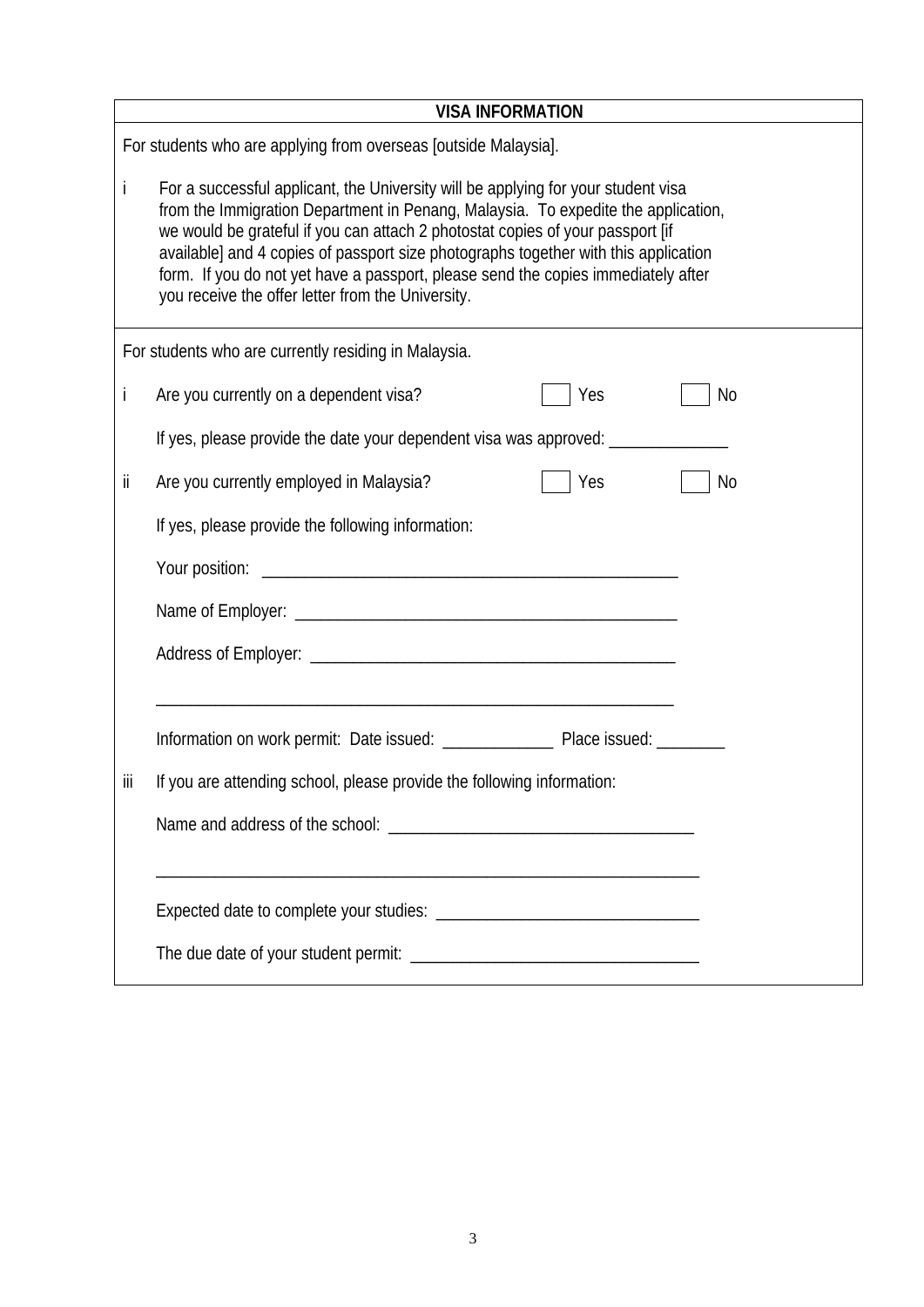| PAYMENT OF NON-REFUNDABLE PROCESSING FEE                                                                                                                                                                                                                                                                                                                                                                                                                                   |  |  |  |  |
|----------------------------------------------------------------------------------------------------------------------------------------------------------------------------------------------------------------------------------------------------------------------------------------------------------------------------------------------------------------------------------------------------------------------------------------------------------------------------|--|--|--|--|
| This application must be accompanied by a non-refundable processing fee of US\$30 or<br>MYR100. If you are paying by bank draft, please provide the following information about<br>the bank draft:                                                                                                                                                                                                                                                                         |  |  |  |  |
|                                                                                                                                                                                                                                                                                                                                                                                                                                                                            |  |  |  |  |
| Name and address of the bank that issued the bank draft:                                                                                                                                                                                                                                                                                                                                                                                                                   |  |  |  |  |
|                                                                                                                                                                                                                                                                                                                                                                                                                                                                            |  |  |  |  |
|                                                                                                                                                                                                                                                                                                                                                                                                                                                                            |  |  |  |  |
| <u> 1989 - Jan James James James James James James James James James James James James James James James James J</u><br><b>DECLARATION</b><br>I understand that withholding information requested may make me ineligible for                                                                                                                                                                                                                                               |  |  |  |  |
|                                                                                                                                                                                                                                                                                                                                                                                                                                                                            |  |  |  |  |
| admission to the Universiti Sains Malaysia and I also would like to certify that the<br>information that I have provided on this application and in all other application materials<br>is complete, accurate and true to the best of my knowledge and if admitted, I agree<br>to abide by the rules and regulations of the University. I understand that<br>misrepresentation of application information is sufficient grounds for canceling admission<br>or registration. |  |  |  |  |